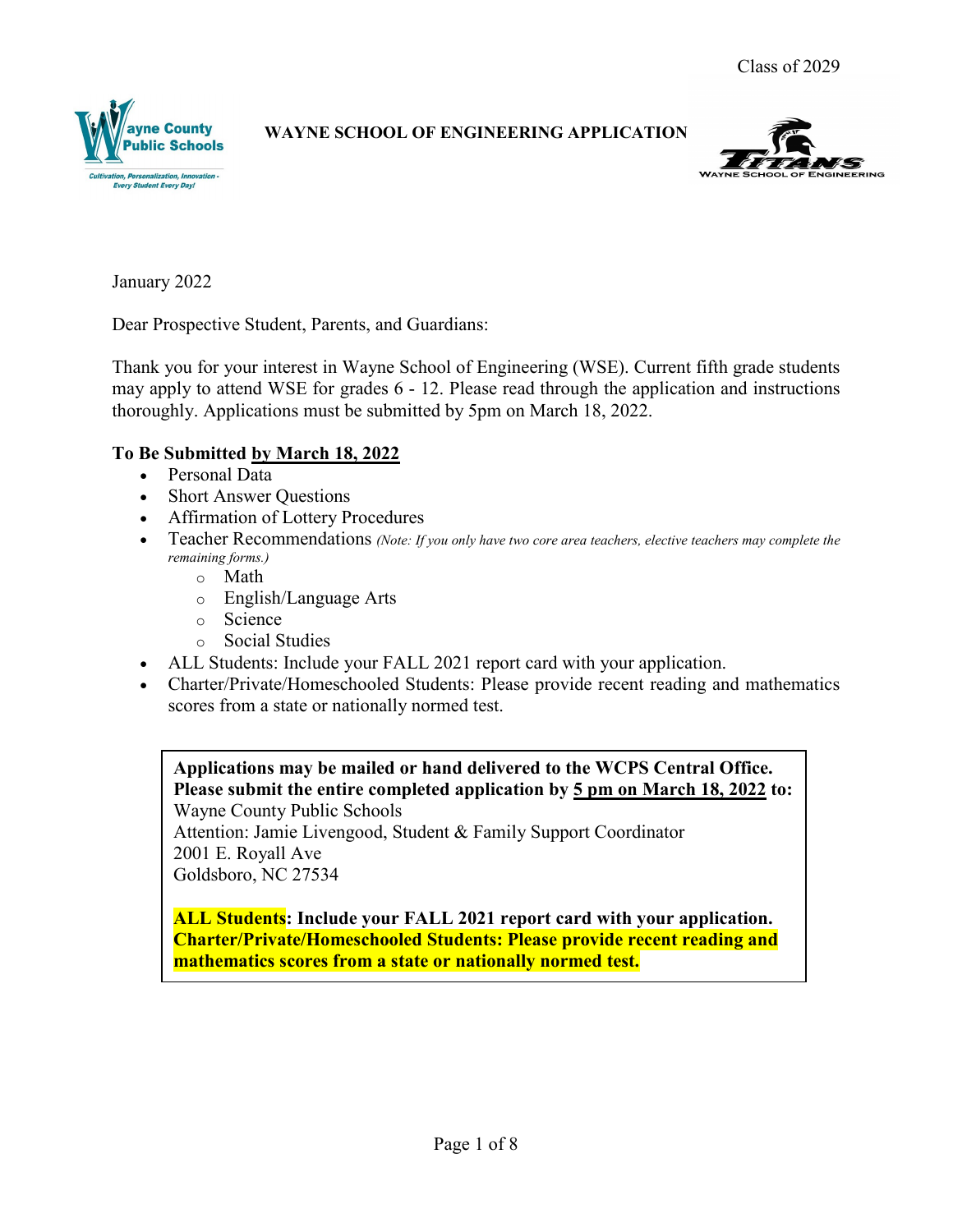



# **Personal Data**

| Student Name<br>Last                     |  |                                  |                                                                                                                                                                                                                                                                                                       |
|------------------------------------------|--|----------------------------------|-------------------------------------------------------------------------------------------------------------------------------------------------------------------------------------------------------------------------------------------------------------------------------------------------------|
|                                          |  | First                            | Middle                                                                                                                                                                                                                                                                                                |
| Home Phone                               |  |                                  | Cell Phone                                                                                                                                                                                                                                                                                            |
| Current Grade                            |  |                                  | Student ID #: $\frac{1}{2}$ = $\frac{1}{2}$ = $\frac{1}{2}$ = $\frac{1}{2}$ = $\frac{1}{2}$ = $\frac{1}{2}$ = $\frac{1}{2}$ = $\frac{1}{2}$ = $\frac{1}{2}$ = $\frac{1}{2}$ = $\frac{1}{2}$ = $\frac{1}{2}$ = $\frac{1}{2}$ = $\frac{1}{2}$ = $\frac{1}{2}$ = $\frac{1}{2}$ = $\frac{1}{2}$ = $\frac$ |
| Birth Date:                              |  | Gender (Circle one): Male Female |                                                                                                                                                                                                                                                                                                       |
|                                          |  |                                  |                                                                                                                                                                                                                                                                                                       |
|                                          |  |                                  |                                                                                                                                                                                                                                                                                                       |
|                                          |  |                                  |                                                                                                                                                                                                                                                                                                       |
| Parent/Guardian Name                     |  |                                  |                                                                                                                                                                                                                                                                                                       |
| Parent's Email Address                   |  |                                  |                                                                                                                                                                                                                                                                                                       |
| Student lives with (circle one):         |  |                                  |                                                                                                                                                                                                                                                                                                       |
| Both parents Father Mother Grandparent/s |  | Other<br>Be fully specific       |                                                                                                                                                                                                                                                                                                       |
|                                          |  |                                  |                                                                                                                                                                                                                                                                                                       |
|                                          |  |                                  |                                                                                                                                                                                                                                                                                                       |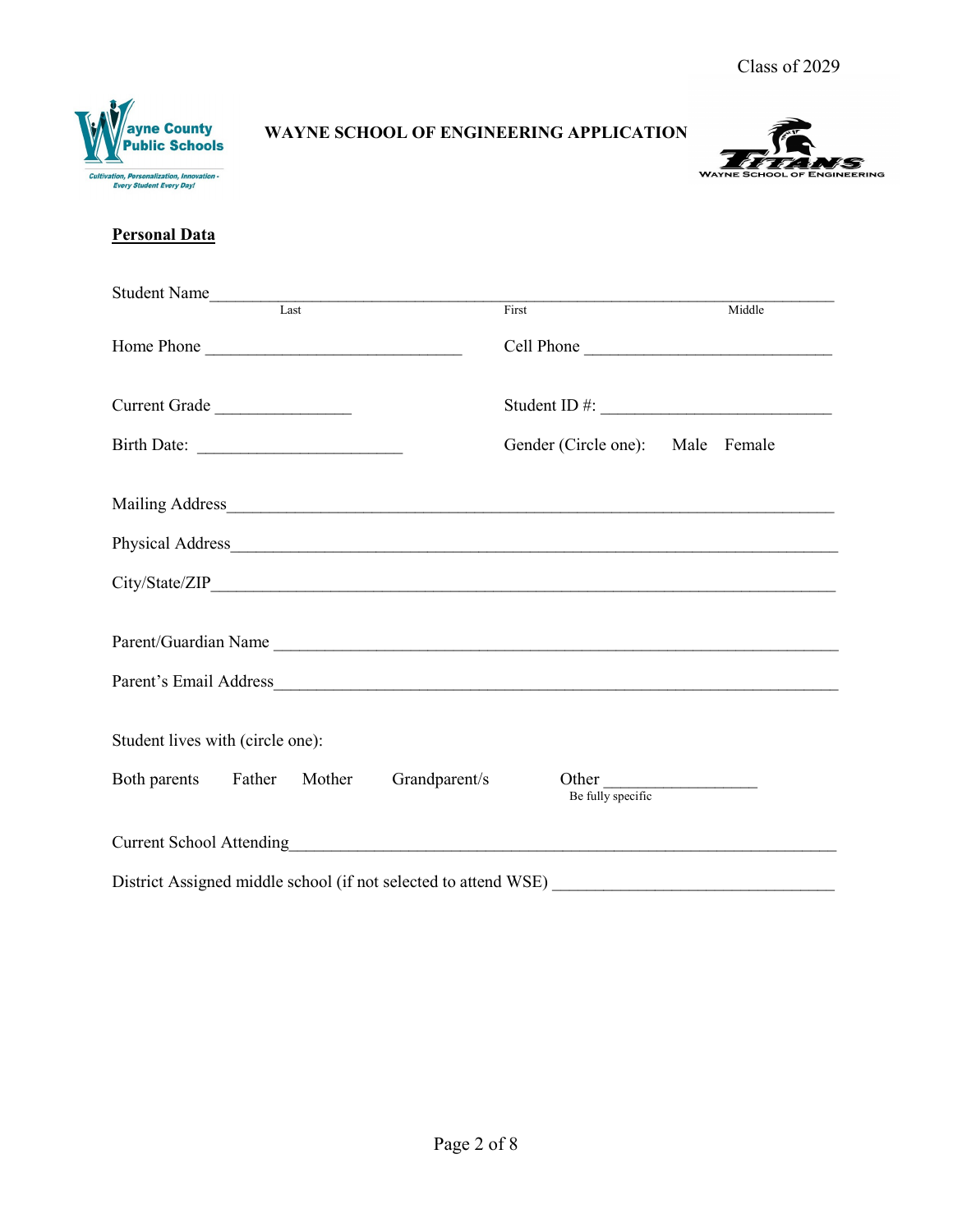



#### **To Be Completed by the Student**

 $\_$  ,  $\_$  ,  $\_$  ,  $\_$  ,  $\_$  ,  $\_$  ,  $\_$  ,  $\_$  ,  $\_$  ,  $\_$  ,  $\_$  ,  $\_$  ,  $\_$  ,  $\_$  ,  $\_$  ,  $\_$  ,  $\_$  ,  $\_$  ,  $\_$  ,  $\_$  ,  $\_$  ,  $\_$  ,  $\_$  ,  $\_$  ,  $\_$  ,  $\_$  ,  $\_$  ,  $\_$  ,  $\_$  ,  $\_$  ,  $\_$  ,  $\_$  ,  $\_$  ,  $\_$  ,  $\_$  ,  $\_$  ,  $\_$  ,

 $\_$  ,  $\_$  ,  $\_$  ,  $\_$  ,  $\_$  ,  $\_$  ,  $\_$  ,  $\_$  ,  $\_$  ,  $\_$  ,  $\_$  ,  $\_$  ,  $\_$  ,  $\_$  ,  $\_$  ,  $\_$  ,  $\_$  ,  $\_$  ,  $\_$  ,  $\_$  ,  $\_$  ,  $\_$  ,  $\_$  ,  $\_$  ,  $\_$  ,  $\_$  ,  $\_$  ,  $\_$  ,  $\_$  ,  $\_$  ,  $\_$  ,  $\_$  ,  $\_$  ,  $\_$  ,  $\_$  ,  $\_$  ,  $\_$  ,

 $\_$  ,  $\_$  ,  $\_$  ,  $\_$  ,  $\_$  ,  $\_$  ,  $\_$  ,  $\_$  ,  $\_$  ,  $\_$  ,  $\_$  ,  $\_$  ,  $\_$  ,  $\_$  ,  $\_$  ,  $\_$  ,  $\_$  ,  $\_$  ,  $\_$  ,  $\_$  ,  $\_$  ,  $\_$  ,  $\_$  ,  $\_$  ,  $\_$  ,  $\_$  ,  $\_$  ,  $\_$  ,  $\_$  ,  $\_$  ,  $\_$  ,  $\_$  ,  $\_$  ,  $\_$  ,  $\_$  ,  $\_$  ,  $\_$  ,

 $\_$  ,  $\_$  ,  $\_$  ,  $\_$  ,  $\_$  ,  $\_$  ,  $\_$  ,  $\_$  ,  $\_$  ,  $\_$  ,  $\_$  ,  $\_$  ,  $\_$  ,  $\_$  ,  $\_$  ,  $\_$  ,  $\_$  ,  $\_$  ,  $\_$  ,  $\_$  ,  $\_$  ,  $\_$  ,  $\_$  ,  $\_$  ,  $\_$  ,  $\_$  ,  $\_$  ,  $\_$  ,  $\_$  ,  $\_$  ,  $\_$  ,  $\_$  ,  $\_$  ,  $\_$  ,  $\_$  ,  $\_$  ,  $\_$  ,

 $\_$  ,  $\_$  ,  $\_$  ,  $\_$  ,  $\_$  ,  $\_$  ,  $\_$  ,  $\_$  ,  $\_$  ,  $\_$  ,  $\_$  ,  $\_$  ,  $\_$  ,  $\_$  ,  $\_$  ,  $\_$  ,  $\_$  ,  $\_$  ,  $\_$  ,  $\_$  ,  $\_$  ,  $\_$  ,  $\_$  ,  $\_$  ,  $\_$  ,  $\_$  ,  $\_$  ,  $\_$  ,  $\_$  ,  $\_$  ,  $\_$  ,  $\_$  ,  $\_$  ,  $\_$  ,  $\_$  ,  $\_$  ,  $\_$  ,

 $\_$  ,  $\_$  ,  $\_$  ,  $\_$  ,  $\_$  ,  $\_$  ,  $\_$  ,  $\_$  ,  $\_$  ,  $\_$  ,  $\_$  ,  $\_$  ,  $\_$  ,  $\_$  ,  $\_$  ,  $\_$  ,  $\_$  ,  $\_$  ,  $\_$  ,  $\_$  ,  $\_$  ,  $\_$  ,  $\_$  ,  $\_$  ,  $\_$  ,  $\_$  ,  $\_$  ,  $\_$  ,  $\_$  ,  $\_$  ,  $\_$  ,  $\_$  ,  $\_$  ,  $\_$  ,  $\_$  ,  $\_$  ,  $\_$  ,

 $\_$  ,  $\_$  ,  $\_$  ,  $\_$  ,  $\_$  ,  $\_$  ,  $\_$  ,  $\_$  ,  $\_$  ,  $\_$  ,  $\_$  ,  $\_$  ,  $\_$  ,  $\_$  ,  $\_$  ,  $\_$  ,  $\_$  ,  $\_$  ,  $\_$  ,  $\_$  ,  $\_$  ,  $\_$  ,  $\_$  ,  $\_$  ,  $\_$  ,  $\_$  ,  $\_$  ,  $\_$  ,  $\_$  ,  $\_$  ,  $\_$  ,  $\_$  ,  $\_$  ,  $\_$  ,  $\_$  ,  $\_$  ,  $\_$  ,

 $\_$  ,  $\_$  ,  $\_$  ,  $\_$  ,  $\_$  ,  $\_$  ,  $\_$  ,  $\_$  ,  $\_$  ,  $\_$  ,  $\_$  ,  $\_$  ,  $\_$  ,  $\_$  ,  $\_$  ,  $\_$  ,  $\_$  ,  $\_$  ,  $\_$  ,  $\_$  ,  $\_$  ,  $\_$  ,  $\_$  ,  $\_$  ,  $\_$  ,  $\_$  ,  $\_$  ,  $\_$  ,  $\_$  ,  $\_$  ,  $\_$  ,  $\_$  ,  $\_$  ,  $\_$  ,  $\_$  ,  $\_$  ,  $\_$  ,

 $\_$  ,  $\_$  ,  $\_$  ,  $\_$  ,  $\_$  ,  $\_$  ,  $\_$  ,  $\_$  ,  $\_$  ,  $\_$  ,  $\_$  ,  $\_$  ,  $\_$  ,  $\_$  ,  $\_$  ,  $\_$  ,  $\_$  ,  $\_$  ,  $\_$  ,  $\_$  ,  $\_$  ,  $\_$  ,  $\_$  ,  $\_$  ,  $\_$  ,  $\_$  ,  $\_$  ,  $\_$  ,  $\_$  ,  $\_$  ,  $\_$  ,  $\_$  ,  $\_$  ,  $\_$  ,  $\_$  ,  $\_$  ,  $\_$  ,

 $\_$  ,  $\_$  ,  $\_$  ,  $\_$  ,  $\_$  ,  $\_$  ,  $\_$  ,  $\_$  ,  $\_$  ,  $\_$  ,  $\_$  ,  $\_$  ,  $\_$  ,  $\_$  ,  $\_$  ,  $\_$  ,  $\_$  ,  $\_$  ,  $\_$  ,  $\_$  ,  $\_$  ,  $\_$  ,  $\_$  ,  $\_$  ,  $\_$  ,  $\_$  ,  $\_$  ,  $\_$  ,  $\_$  ,  $\_$  ,  $\_$  ,  $\_$  ,  $\_$  ,  $\_$  ,  $\_$  ,  $\_$  ,  $\_$  ,

#### **Short Answer**

1. Explain why you are interested in attending Wayne School of Engineering.

2. Maintaining good attendance and good behavior in an innovative school program is essential. Describe how you managed regular school engagement, attendance, and behavior.

#### **Your signature below indicates that these answers are your handwritten work and that you agree to abide by the following expectations for Wayne School of Engineering.**

- \* To attend school daily and arrive on time to all classes.
- \* To abide by and cooperate with WSE and Wayne Community College.
- $\bullet$  To have a parent/guardian notify the school on the day of an absence.
- \* To devote sufficient time each evening to homework and study.
- To keep your parents/guardians informed of your academic progress.
- \* To stay in school until a high school diploma is earned.
- To enroll and be successful in college classes.
- \* To attend tutorial sessions and/or seminar as required.

**Student Signature**: \_\_\_\_\_\_\_\_\_\_\_\_\_\_\_\_\_\_\_\_\_\_\_\_\_\_\_\_\_\_\_\_\_\_\_\_\_\_\_\_\_\_ **Date:** \_\_\_\_\_\_\_\_\_\_\_\_\_\_\_\_\_\_\_\_\_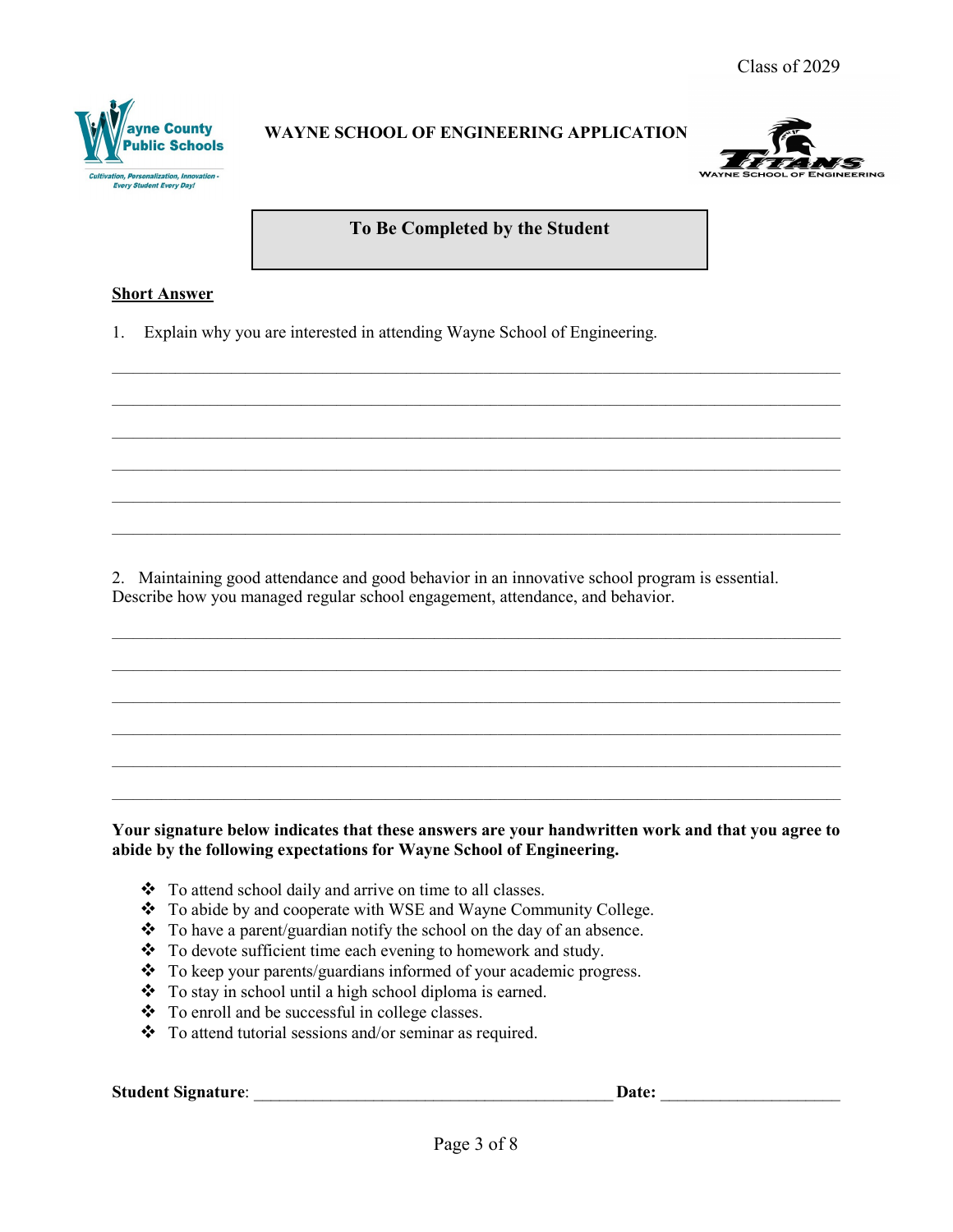



### **To Be Completed by the Parent/Guardian**

Student Name:

#### **Student Lottery Procedure:**

- Information regarding qualified applicants will be sent to a research agency, "SERVE," which is affiliated with UNC-G, for lottery selection process. Information will include:
	- $\circ$  Directory level information (name/birthdate)<br> $\circ$  School assigned to attend (to ensure equitable
	- $\circ$  School assigned to attend (to ensure equitable representation)<br> $\circ$  First generation/under-represented population status
	- First generation/under-represented population status
- SERVE will upload submitted student list to SECURE computer file accessible ONLY to research team members involved in lottery process.
- Student data, including name, birthdate, and whether or not student was selected in the lottery will be sent to the North Carolina Education Research Data Center at Duke University.
- Data is de-identified and assigned a number for any future research so that students' names are not ever specifically used in any research.
- Past (and possible future) use by UNC-SERVE of de-identified data includes studying the academic success of students selected to attend a CIHS vs those who were not selected in a lottery.
- There are currently NO plans to use data from Wayne County Schools' students in research.
- Should SERVE desire to use student data in future research:
	- $\circ$  ONLY de-identified student data will be used<br> $\circ$  This de-identified data will ONLY be used wit
	- This de-identified data will ONLY be used with the approval of the Institutional Review Board of SERVE, as well as a formal approval from Wayne County Schools

**Parent/Guardian:** Your signature below provides permission to send your student's name, birthdate, and assigned school to UNC-G SERVE for lottery selection of applicants.

Parent Signature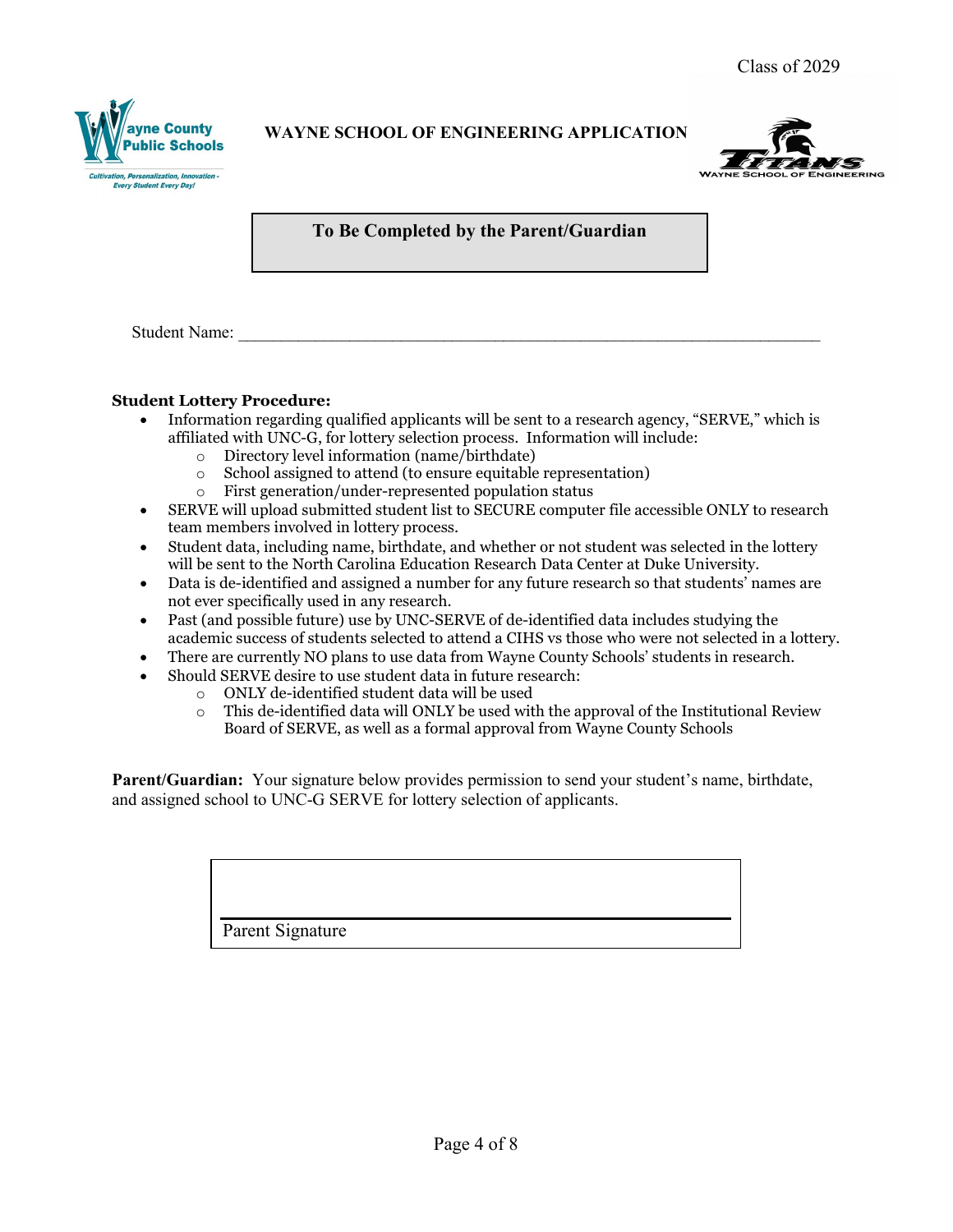



# **Subject Teacher Recommendation: To be completed by student's LANGUAGE ARTS teacher**

Student Name

Teacher Name **Subject** 

#### **Please reflect on the TYPICAL DAILY behavior of this student, and check yes or no in response to each statement.**

|                                                                    | YES |  |
|--------------------------------------------------------------------|-----|--|
| Contributes ideas in class                                         |     |  |
| Generally has a positive attitude about work                       |     |  |
| Listens, shares and supports others                                |     |  |
| Follows directions                                                 |     |  |
| Satisfactorily completes assignments                               |     |  |
| Submits assignments on time                                        |     |  |
| Is respectful of peers, adults and property                        |     |  |
| Satisfactorily manages own behavior                                |     |  |
| Regularly attended both virtually and F2F, as assigned             |     |  |
| Demonstrates the ability to handle a rigorous academic environment |     |  |

Do you have any significant discipline/behavior concerns about this student that you feel would interfere with him/her being a successful and responsible member of the WSE (and college) community? If yes, pleas explain.

 $\_$  , and the set of the set of the set of the set of the set of the set of the set of the set of the set of the set of the set of the set of the set of the set of the set of the set of the set of the set of the set of th  $\_$  , and the contribution of the contribution of the contribution of the contribution of  $\mathcal{L}_\text{max}$  $\_$  , and the set of the set of the set of the set of the set of the set of the set of the set of the set of the set of the set of the set of the set of the set of the set of the set of the set of the set of the set of th

> *Please return completed form to student in a signed, sealed envelope with student's name on front of envelope, to be submitted with the application.*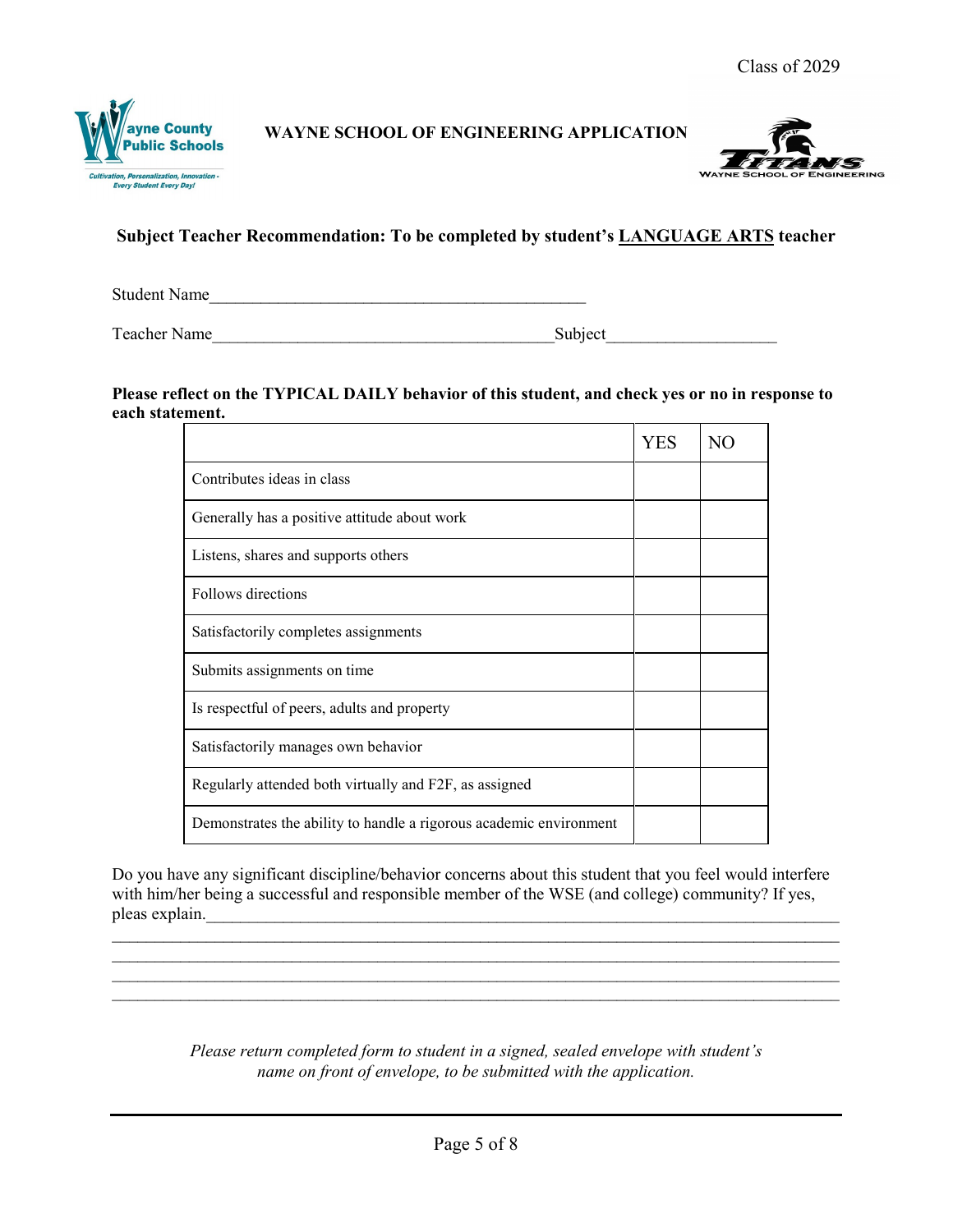



### **Subject Teacher Recommendation: To be completed by student's MATH teacher**

Student Name

Teacher Name\_\_\_\_\_\_\_\_\_\_\_\_\_\_\_\_\_\_\_\_\_\_\_\_\_\_\_\_\_\_\_\_\_\_\_\_\_\_\_\_Subject\_\_\_\_\_\_\_\_\_\_\_\_\_\_\_\_\_\_\_\_

#### **Please reflect on the TYPICAL DAILY behavior of this student, and check yes or no in response to each statement.**

|                                                                    | YES |  |
|--------------------------------------------------------------------|-----|--|
| Contributes ideas in class                                         |     |  |
| Generally has a positive attitude about work                       |     |  |
| Listens, shares and supports others                                |     |  |
| Follows directions                                                 |     |  |
| Satisfactorily completes assignments                               |     |  |
| Submits assignments on time.                                       |     |  |
| Is respectful of peers, adults and property                        |     |  |
| Satisfactorily manages own behavior                                |     |  |
| Regularly attended both virtually and F2F, as assigned             |     |  |
| Demonstrates the ability to handle a rigorous academic environment |     |  |

Do you have any significant discipline/behavior concerns about this student that you feel would interfere with him/her being a successful and responsible member of the WSE (and college) community? If yes, pleas explain.

 $\_$  , and the set of the set of the set of the set of the set of the set of the set of the set of the set of the set of the set of the set of the set of the set of the set of the set of the set of the set of the set of th

 $\_$  , and the set of the set of the set of the set of the set of the set of the set of the set of the set of the set of the set of the set of the set of the set of the set of the set of the set of the set of the set of th

*Please return completed form to student in a signed, sealed envelope with student's name on front of envelope, to be submitted with the application.*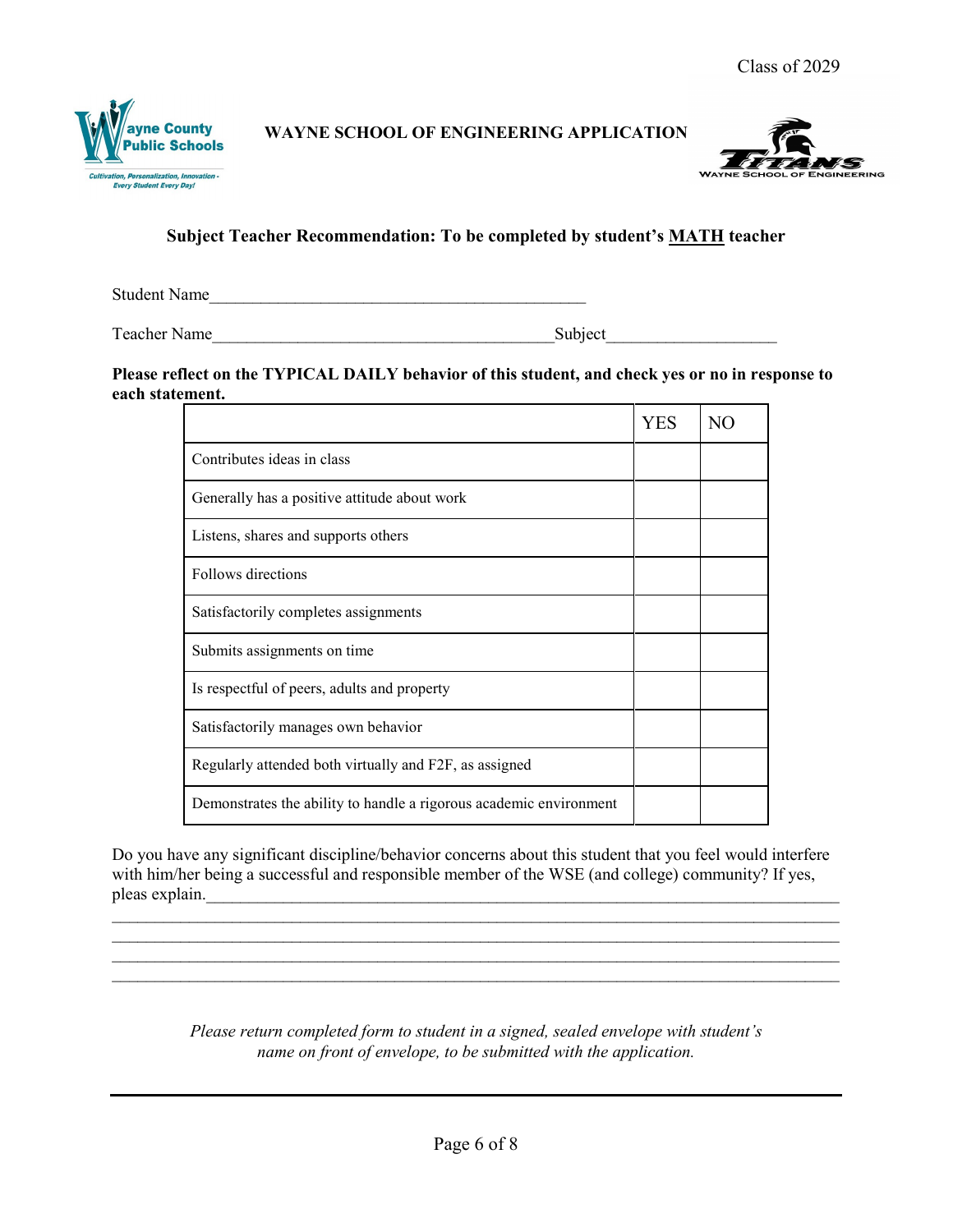



### **Subject Teacher Recommendation: To be completed by student's SCIENCE teacher**

Student Name

Teacher Name\_\_\_\_\_\_\_\_\_\_\_\_\_\_\_\_\_\_\_\_\_\_\_\_\_\_\_\_\_\_\_\_\_\_\_\_\_\_\_\_Subject\_\_\_\_\_\_\_\_\_\_\_\_\_\_\_\_\_\_\_\_

**Please reflect on the TYPICAL DAILY behavior of this student, and check yes or no in response to each statement.**

|                                                                    | <b>YES</b> |  |
|--------------------------------------------------------------------|------------|--|
| Contributes ideas in class                                         |            |  |
| Generally has a positive attitude about work                       |            |  |
| Listens, shares and supports others                                |            |  |
| Follows directions                                                 |            |  |
| Satisfactorily completes assignments                               |            |  |
| Submits assignments on time.                                       |            |  |
| Is respectful of peers, adults and property                        |            |  |
| Satisfactorily manages own behavior                                |            |  |
| Regularly attended both virtually and F2F, as assigned             |            |  |
| Demonstrates the ability to handle a rigorous academic environment |            |  |

Do you have any significant discipline/behavior concerns about this student that you feel would interfere with him/her being a successful and responsible member of the WSE (and college) community? If yes, pleas explain.

 $\_$  , and the set of the set of the set of the set of the set of the set of the set of the set of the set of the set of the set of the set of the set of the set of the set of the set of the set of the set of the set of th  $\_$  , and the set of the set of the set of the set of the set of the set of the set of the set of the set of the set of the set of the set of the set of the set of the set of the set of the set of the set of the set of th

 $\_$  , and the set of the set of the set of the set of the set of the set of the set of the set of the set of the set of the set of the set of the set of the set of the set of the set of the set of the set of the set of th

*Please return completed form to student in a signed, sealed envelope with student's name on front of envelope, to be submitted with the application.*